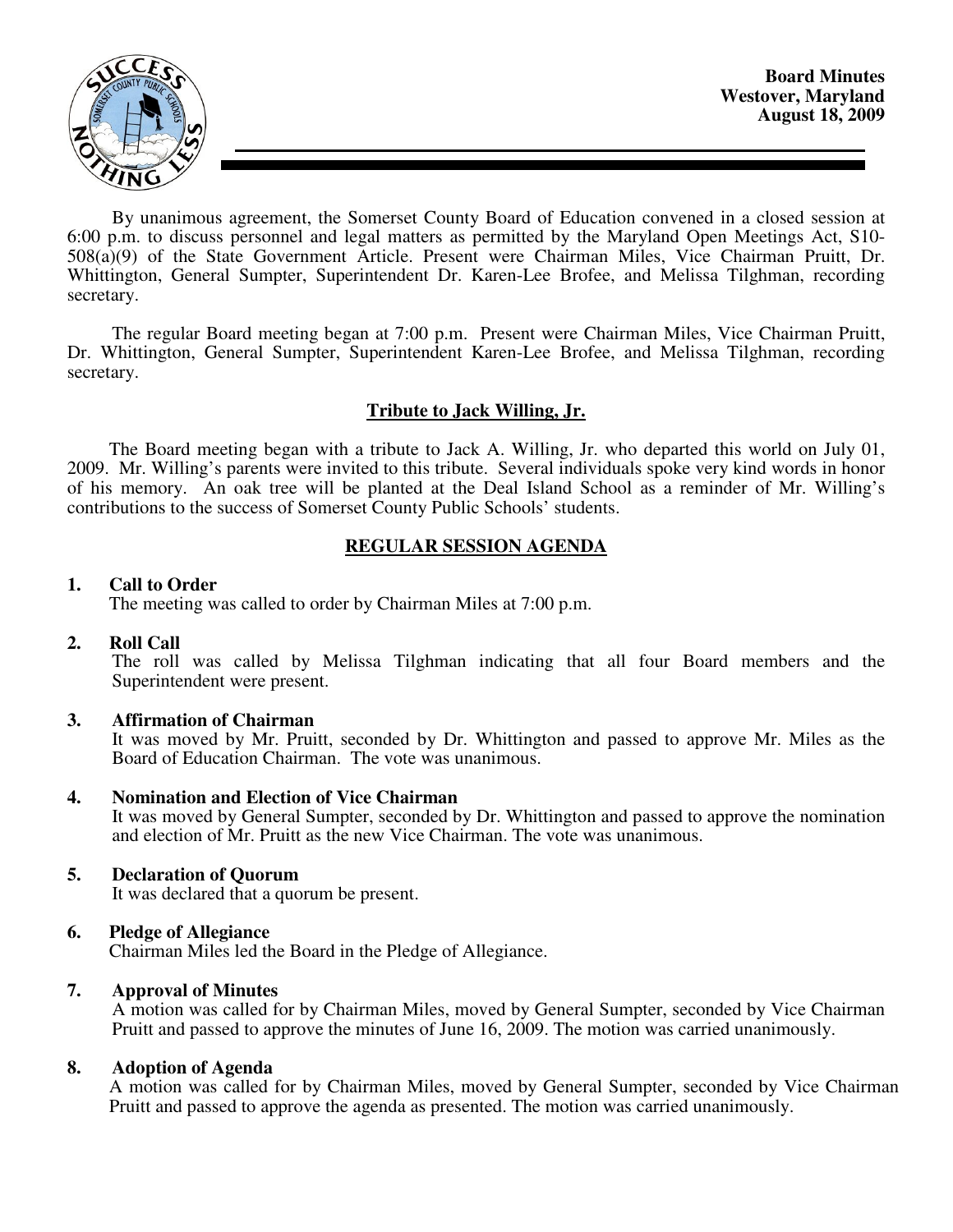# **9. Introduction of Student Board Members**

Mr. Elebash introduced the new student board members to the Board. Student Board member Mr. Taylor, Washington Academy and High School's representative, is an athlete, loves poetry, and is a member of the band. Student Board member, Mr. Cavins, Crisfield Academy and High School representative, is also a senior. He enjoys soccer and reading. Both students are doing well in their academics with high GPAs.

### **10. Graduate Recognitions**

 Ms. Carter presented diplomas to two graduating seniors who completed their graduation requirements this summer. Those students were congratulated by the Board members.

# **11. Public Participation**

There was no public participation.

# **12. OLD BUSINESS**

### **A. Policy Revisions and Reviews**

### **700 Series Policies Approval of Revisions**

 It was moved by General Sumpter, seconded by Dr. Whittington and passed to approve policy #700-05, Drug and Alcohol Free Workplace. The vote was unanimous.

 It was moved by Vice Chairman Pruitt, seconded by General Sumpter, and passed to approve Policy #700-13, Work Schedule and Leave for Employees of Somerset County Public Schools. The vote was unanimous.

 A motion was called for by Chairman Miles seconded by General Sumpter and passed to approve policy #700-35, Family and Medical Leave Act (FMLA). The motion was carried unanimously.

# **B. HSA (High School Assessments) and Bridge Report**

Mr. Bloodsworth provided the Board with an update on the HSAs. The Board was informed that in the 2009 Cohort there were 160 graduates of which 90 passed the exams, 48 received the total HSA score and 22 were doing Bridge Projects. In the 2010 Cohort, there are 27 students that need to pass HSA's. The Board thanked Mr. Bloodsworth for the information.

#### **C. Summer Program**

Mr. Turner introduced Milton Morris, Workforce Investment Coordinator. Mr. Morris spoke to the Board regarding the success of our Summer Youth Employment students. There were over 80 students employed this summer. The Board and Mr. Turner were thanked for a job well done. General Sumpter added that he had a great student and commended the program.

Mr. Turner provided an update on Summer school. All teachers were dedicated and the summer school program was a success. Mr. Hankerson was commended for a job well. Mr. Turner expressed an interest in being able to offer computerized classes.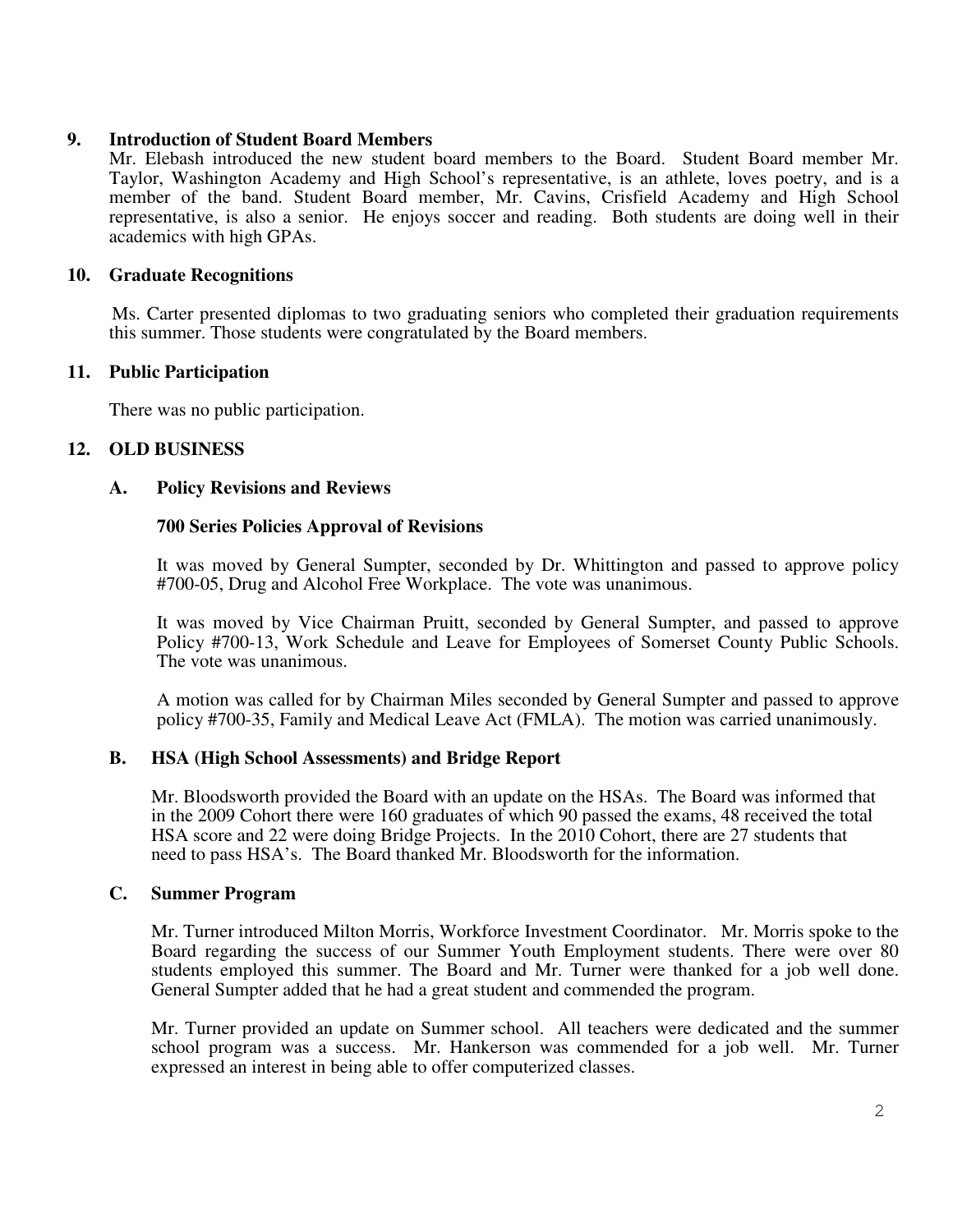### **D. Elementary Summer School**

Ms. Forbush provided an overview of the Elementary Summer School program to the Board members. There were over 300 students who participated in the program and received community service hours. There was a migrant student who enrolled in the program with a  $2<sup>nd</sup>$  grade education. With tutoring and assistance, that student will begin the  $2009-2010$  school year in the  $6<sup>th</sup>$  grade. The Board commended Ms. Forbush and her summer staff for a job well done.,

# **13. New Business**

#### **A. Finance**

### **Category Transfer Request**

It was moved by General Sumpter, seconded by Vice Chairman Miles and passed to approve Ms. Miller's category transfer requests.

### **Monthly Finance**

Ms. Miller provided the monthly finance report to the Board. The Board members thanked Ms. Miller for the information.

### **Monthly Food Service Report**

The Board requests projected assumptions of this year's food budget. The information will be brought back at the September 15, 2009 Board meeting.

#### **Legislative Audit**

A formal report on the legislative audit will be given after the audit is complete.

#### **B. Ethics Panel Board Appointment**

It was moved by Vice Chairman Pruitt, seconded by General Sumpter and passed to approve the nominations of Carol Burke-Fields and Dennis Williams to the Ethics Panel. John Phoebus has also been nominated for a 3<sup>rd</sup> seat on the panel. The vote was carried unanimously.

#### **C. Technology Update**

Ms. Smoker showed a presentation on Technology's role in the advancement of education. A breakdown of how many computers, laptops and other technology equipment was given to the Board. We are the top 5% in technology compared to other counties. It is our  $21<sup>st</sup>$  century goals. There are three levels of Technology Ed. Certification available to teachers. Level three is an online course. Teachers' have increased their technology skills with continuing professional development. Teachers and administrators were assessed this year by MSDE. We have 100% of our administrators proficient in technology and 91% of teachers were proficient in technology. All were above MSDE's average score. Students ranked 50% and were  $11<sup>th</sup>$  in the state for schools.

The  $5<sup>th</sup>$  grade classes are now considered "High Tech Classrooms". We have 88% of  $5<sup>th</sup>$  graders that have home computers. It is our responsibility as educators to prepare students for life in the technology world by educating them and increasing their technology skills. Our  $7<sup>th</sup>$  graders have 92% with students having home computers.

It has not been determined if technology use has had an impact on discipline or grades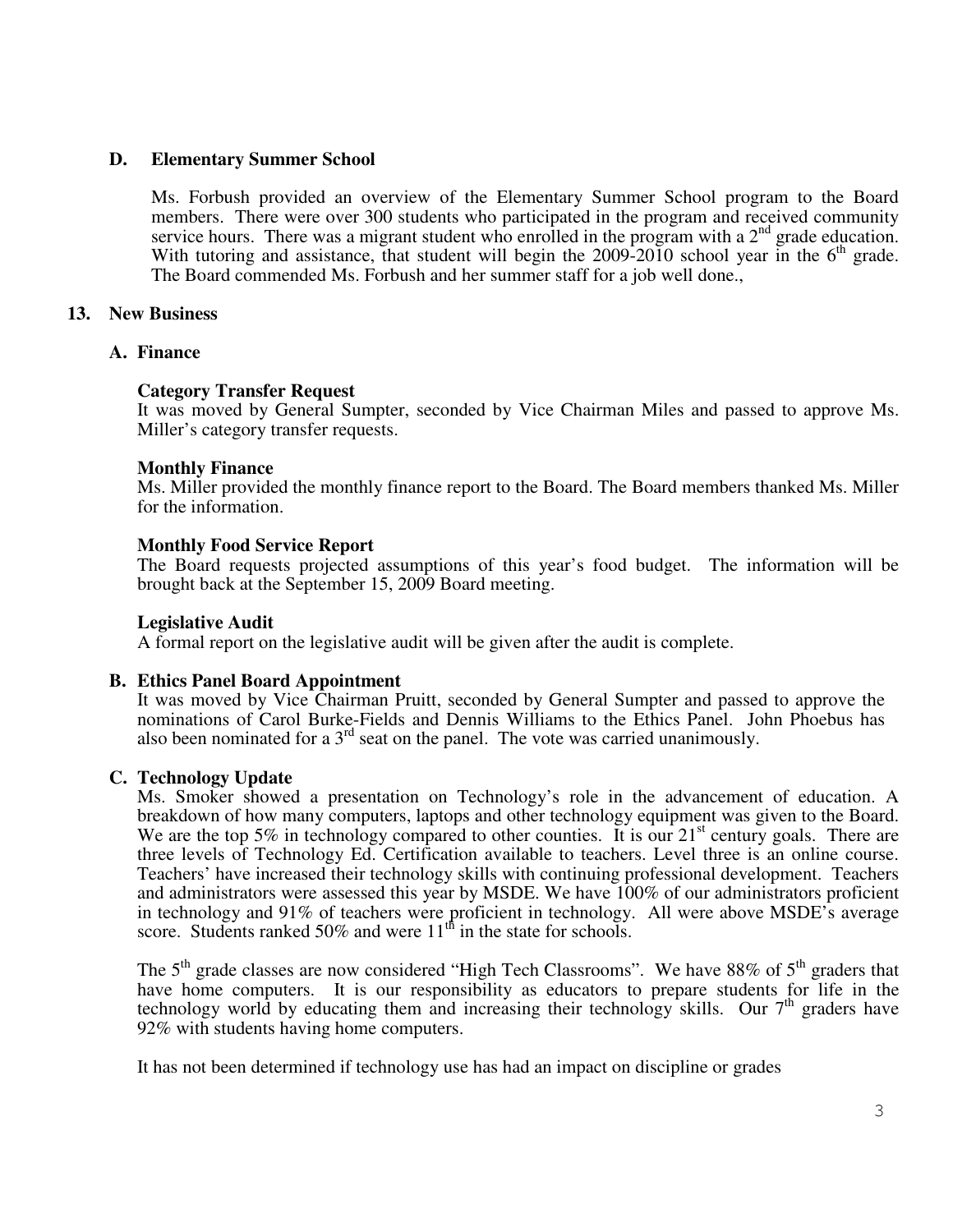### **D. Out of County Student Approval**

It was moved by Vice Chairman Pruitt, seconded by General Sumpter and passed to approve the out of county parent requests. The vote was unanimous.

### **E. Request for Survey Approval**

A motion was called for by Vice Chairman Pruitt, seconded by General Sumpter and passed to approve the Math MSA Data Survey. The vote was unanimous. General Sumpter has requested a copy of the report when it has been completed.

### **F. Facilities and Transportation**

It was moved by Dr. Whittington, seconded by Vice Chairman Pruitt and passed to approve Mr. Daugherty's request to train Phillip Cotton as a new bus diver substitute.

### **Capital Improvement and Comprehensive Maintenance Plans**

Mr. Daugherty requests that the Board review and study the Capital Improvement Plan and the Comprehensive Maintenance Plan for a vote at the September Board meeting.

Mr. Daugherty also introduced Johnson Controls and Charles Cavanaugh to the Board members.

#### **G. Human Resources Report**

### **New Hires, Retirees, and Resignations**

It was moved by Vice Chairman Pruitt, seconded by General Sumpter and passed to approve Mr. Lawson's Human Resources Report. The motion was carried unanimously.

#### **Approval of Revised Job Descriptions**

Mr. Lawson has requested that the Board review and study the following policies for a vote at the September Board meeting:

- ▶ Secondary Literacy Coach,
- ► Computer Aided Drafting Teacher,
- Elementary Computer Lab Teacher

These revised job descriptions were based on the county's particular need.

# **Out of State Travel**

There was no out of state travel to report.

#### **15. Superintendent's and Board Members Comments**

The Superintendent announced that truancy court is going well. Dr. Whittington complimented the dress of the student Board members. He also stated that there should be a dress code in place for teachers. Dr. Whittington also expressed his concern for the lack of public attendance to the Board meetings. General Sumpter commented on how well the NAACP/ACLU taskforce meeting was and thanked Mr. Lawson for attending.

**16. September 2009 –** A motion was called for by Dr. Whittington, seconded by Vice Chairman Pruitt and passed to approve September 15, 2009 as the next open regular session. An executive session will be held at 6:00 p.m. followed by the open regular session at 7:00 p.m. at the J.M. Tawes Career & Technology Center. The motion was carried unanimously.